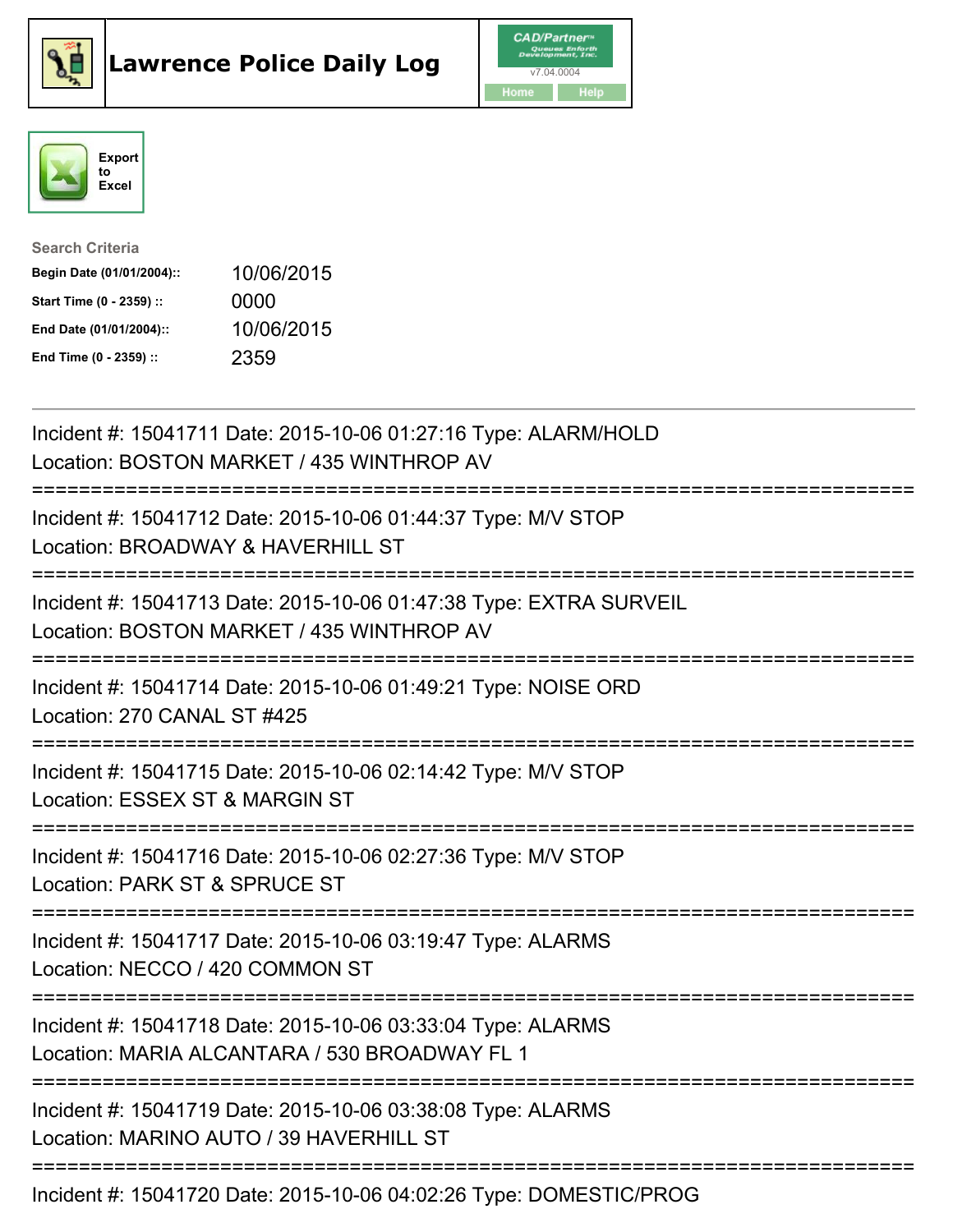| Location: HOLIDAY INN EXPRESS / 224 WINTHROP AV<br>========================                                         |
|---------------------------------------------------------------------------------------------------------------------|
| Incident #: 15041721 Date: 2015-10-06 04:18:52 Type: M/V STOP<br>Location: HAMPSHIRE ST & HAVERHILL ST              |
| Incident #: 15041722 Date: 2015-10-06 04:30:03 Type: M/V STOP<br>Location: PARKER ST & SALEM ST                     |
| Incident #: 15041723 Date: 2015-10-06 04:39:58 Type: ALARMS<br>Location: ESTRELLA MARKET / 155 ARLINGTON ST         |
| Incident #: 15041724 Date: 2015-10-06 05:41:47 Type: ALARMS<br>Location: BRUCE SCHOOL / 135 BUTLER ST               |
| Incident #: 15041725 Date: 2015-10-06 05:43:03 Type: NEIGHBOR PROB<br>Location: 83 BASSWOOD ST                      |
| Incident #: 15041726 Date: 2015-10-06 06:24:39 Type: MV/BLOCKING<br>Location: LAWLOR SCHOOL / 41 LEXINGTON ST       |
| Incident #: 15041727 Date: 2015-10-06 06:53:49 Type: PARK & WALK<br>Location: BROADWAY                              |
| Incident #: 15041728 Date: 2015-10-06 06:55:30 Type: TRANSPORT<br>Location: 90 LOWELL ST                            |
| Incident #: 15041729 Date: 2015-10-06 07:14:49 Type: GENERAL SERV<br><b>Location: HAMPSHIRE ST</b>                  |
| Incident #: 15041730 Date: 2015-10-06 07:16:30 Type: MEDIC SUPPORT<br>Location: MERRIMACK PAPER MILL / MERRIMACK ST |
| Incident #: 15041731 Date: 2015-10-06 07:18:40 Type: ALARMS<br>Location: LAWRENCE PUBLIC LIBRARY / 51 LAWRENCE ST   |
| Incident #: 15041733 Date: 2015-10-06 07:28:28 Type: M/V STOP<br>Location: BROADWAY & COMMON ST                     |
| Incident #: 15041732 Date: 2015-10-06 07:28:35 Type: ALARMS<br>Location: FERNANDEZ BEAUTY SUPPLY / 402 BROADWAY     |
| Incident #: 15041734 Date: 2015-10-06 07:51:34 Type: DISTURBANCE                                                    |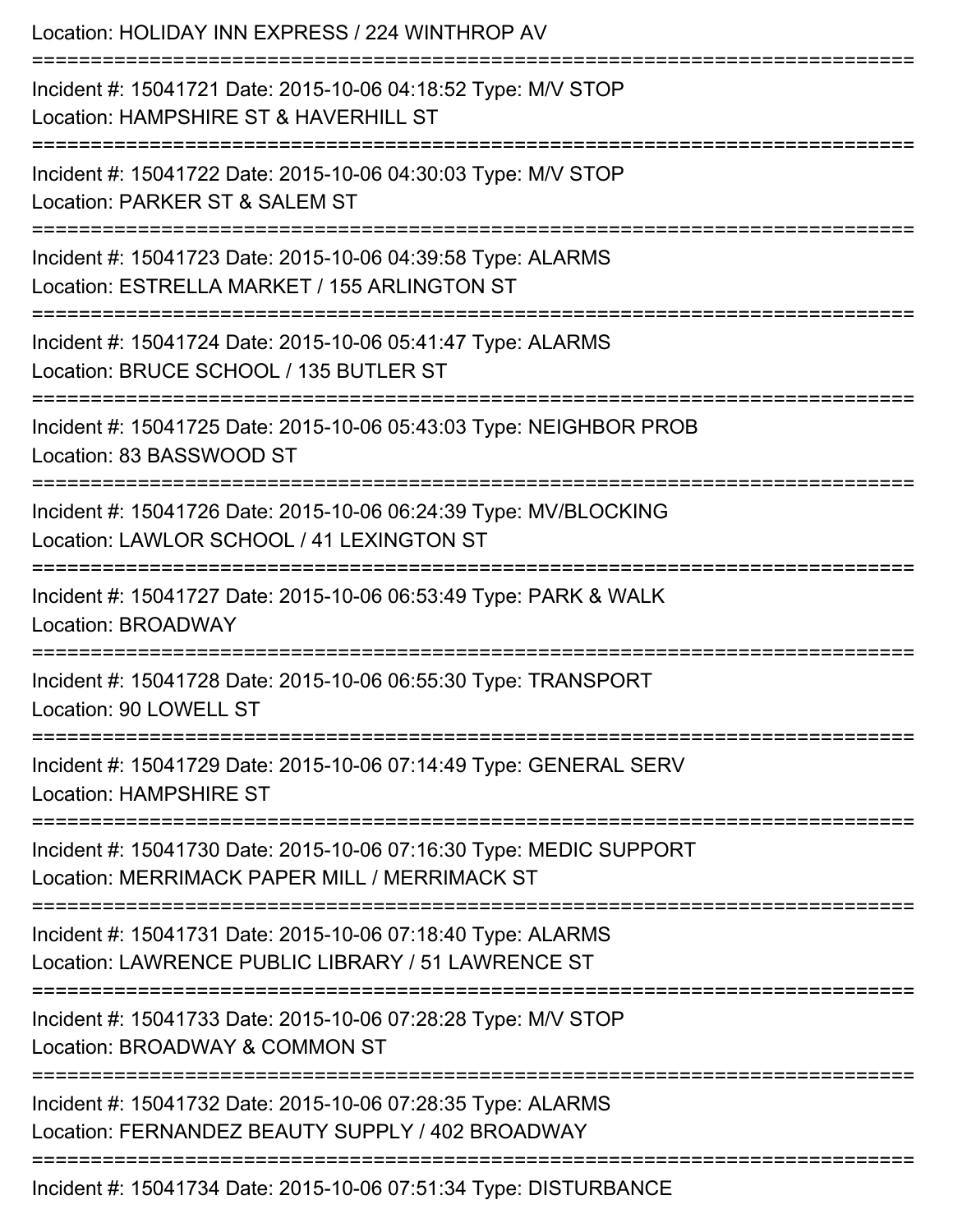| Incident #: 15041735 Date: 2015-10-06 08:03:28 Type: MAL DAMAGE<br>Location: 240 ANDOVER ST FL 3                                    |
|-------------------------------------------------------------------------------------------------------------------------------------|
| Incident #: 15041736 Date: 2015-10-06 08:11:35 Type: AUTO ACC/UNK PI<br>Location: S UNION ST & WINTHROP AV                          |
| Incident #: 15041737 Date: 2015-10-06 08:39:54 Type: A&B PAST<br>Location: OLD HIGH SCHOOL / 233 HAVERHILL ST                       |
| Incident #: 15041738 Date: 2015-10-06 08:41:15 Type: WARRANT SERVE<br>Location: 208 FERRY FL 2ND                                    |
| Incident #: 15041739 Date: 2015-10-06 09:31:44 Type: MEDIC SUPPORT<br>Location: 45 BROADWAY #APT 503                                |
| Incident #: 15041740 Date: 2015-10-06 09:34:43 Type: HIT & RUN PED<br>Location: FROST SCHOOL / 33 HAMLET ST                         |
| Incident #: 15041741 Date: 2015-10-06 09:45:21 Type: AUTO ACC/PI<br>Location: BROADWAY & ESSEX ST                                   |
| Incident #: 15041742 Date: 2015-10-06 09:53:40 Type: HIT & RUN M/V<br>Location: 4 STATE ST                                          |
| Incident #: 15041743 Date: 2015-10-06 09:55:31 Type: B&E/PAST<br>Location: LAWRENCE (HAMPSTEAD GLASS) / 417 CANAL ST                |
| Incident #: 15041744 Date: 2015-10-06 09:58:17 Type: M/V STOP<br>Location: COMMON ST & HAMPSHIRE ST                                 |
| Incident #: 15041745 Date: 2015-10-06 10:01:42 Type: COURT DOC SERVE<br>Location: 475 BROADWAY                                      |
| ============================<br>Incident #: 15041746 Date: 2015-10-06 10:23:20 Type: 209A/SERVE<br><b>Location: 1 BENNINGTON ST</b> |
| Incident #: 15041747 Date: 2015-10-06 10:27:58 Type: LOST PROPERTY<br>Location: 530 ANDOVER ST                                      |
| Incident #: 15041748 Date: 2015-10-06 10:29:25 Type: AUTO ACC/NO PI                                                                 |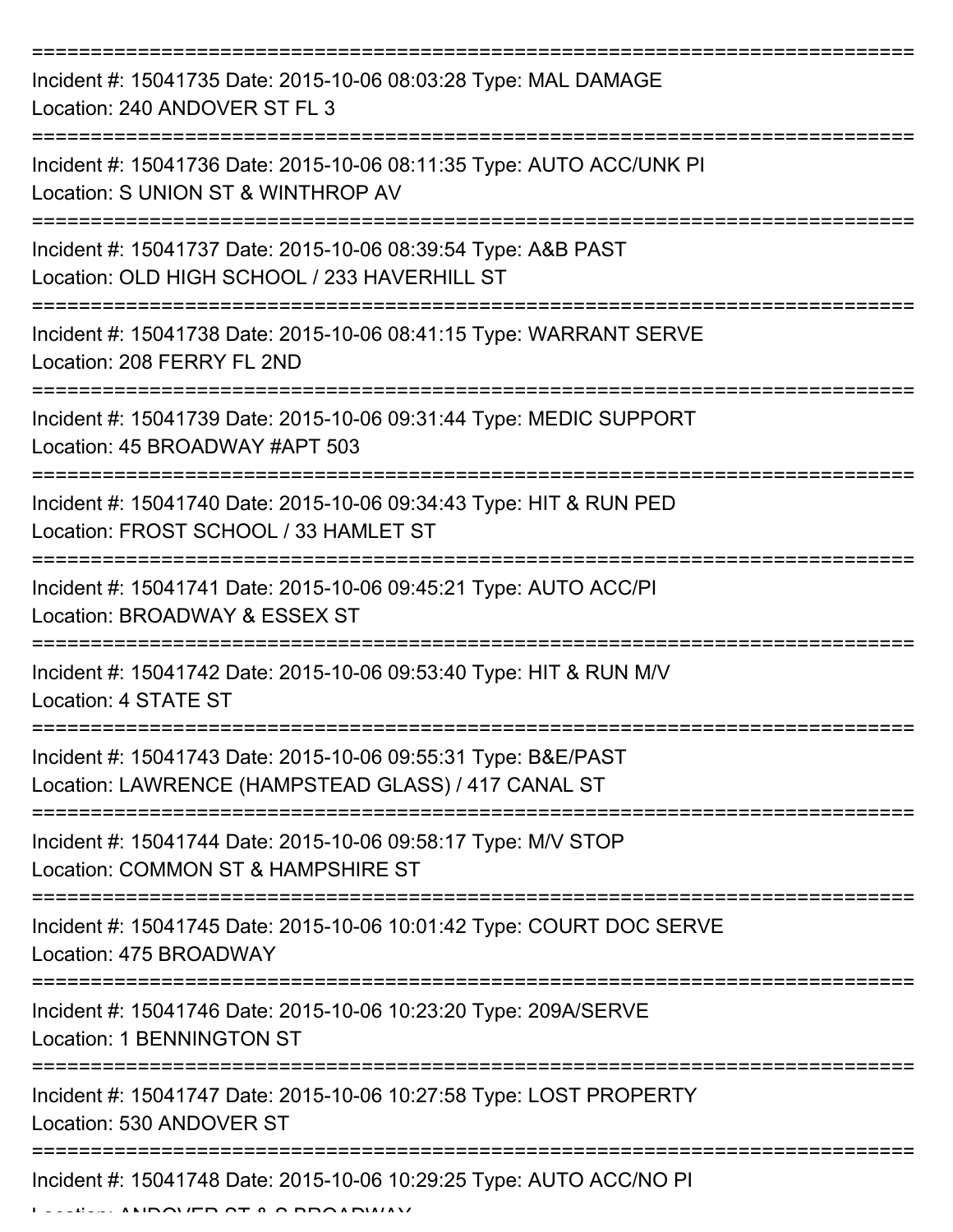| Incident #: 15041749 Date: 2015-10-06 10:30:36 Type: ALARM/BURG<br>Location: GO 1 DOLLAR / 73 WINTHROP AV                  |
|----------------------------------------------------------------------------------------------------------------------------|
| Incident #: 15041750 Date: 2015-10-06 10:33:26 Type: TOW OF M/V<br>Location: 49 KENDALL ST                                 |
| Incident #: 15041751 Date: 2015-10-06 10:35:35 Type: ALARM/BURG<br>Location: NEW ENGLAND CONF UNITED METHOD / 276 ESSEX ST |
| Incident #: 15041752 Date: 2015-10-06 10:38:48 Type: INVESTIGATION<br>Location: LAWRENCE HIGH SCHOOL / 233 HAVERHILL ST    |
| Incident #: 15041753 Date: 2015-10-06 10:44:23 Type: INVESTIGATION<br>Location: CARVER ST & SALEM ST                       |
| Incident #: 15041754 Date: 2015-10-06 10:50:43 Type: M/V STOP<br>Location: PARKER ST & SALEM ST                            |
| Incident #: 15041755 Date: 2015-10-06 10:54:18 Type: M/V STOP<br>Location: E HAVERHILL ST & PROSPECT ST                    |
| Incident #: 15041756 Date: 2015-10-06 10:59:42 Type: HIT & RUN PED<br><b>Location: HAMLET ST</b>                           |
| Incident #: 15041757 Date: 2015-10-06 11:01:47 Type: 209A/SERVE<br>Location: 206 ESSEX ST #C                               |
| Incident #: 15041758 Date: 2015-10-06 11:04:12 Type: PARK & WALK<br>Location: BROADWAY                                     |
| Incident #: 15041759 Date: 2015-10-06 11:05:34 Type: PARK & WALK<br>Location: BROADWAY                                     |
| Incident #: 15041760 Date: 2015-10-06 11:06:52 Type: ALARM/BURG<br>Location: NEW ENGLAND CONF UNITED METHOD / 276 ESSEX ST |
| Incident #: 15041761 Date: 2015-10-06 11:09:24 Type: SUS PERS/MV<br>Location: 267 LOWELL ST                                |
| Incident #: 15041762 Date: 2015-10-06 11:23:46 Type: LIC PLATE STO                                                         |

Location: 10 SOUTH ST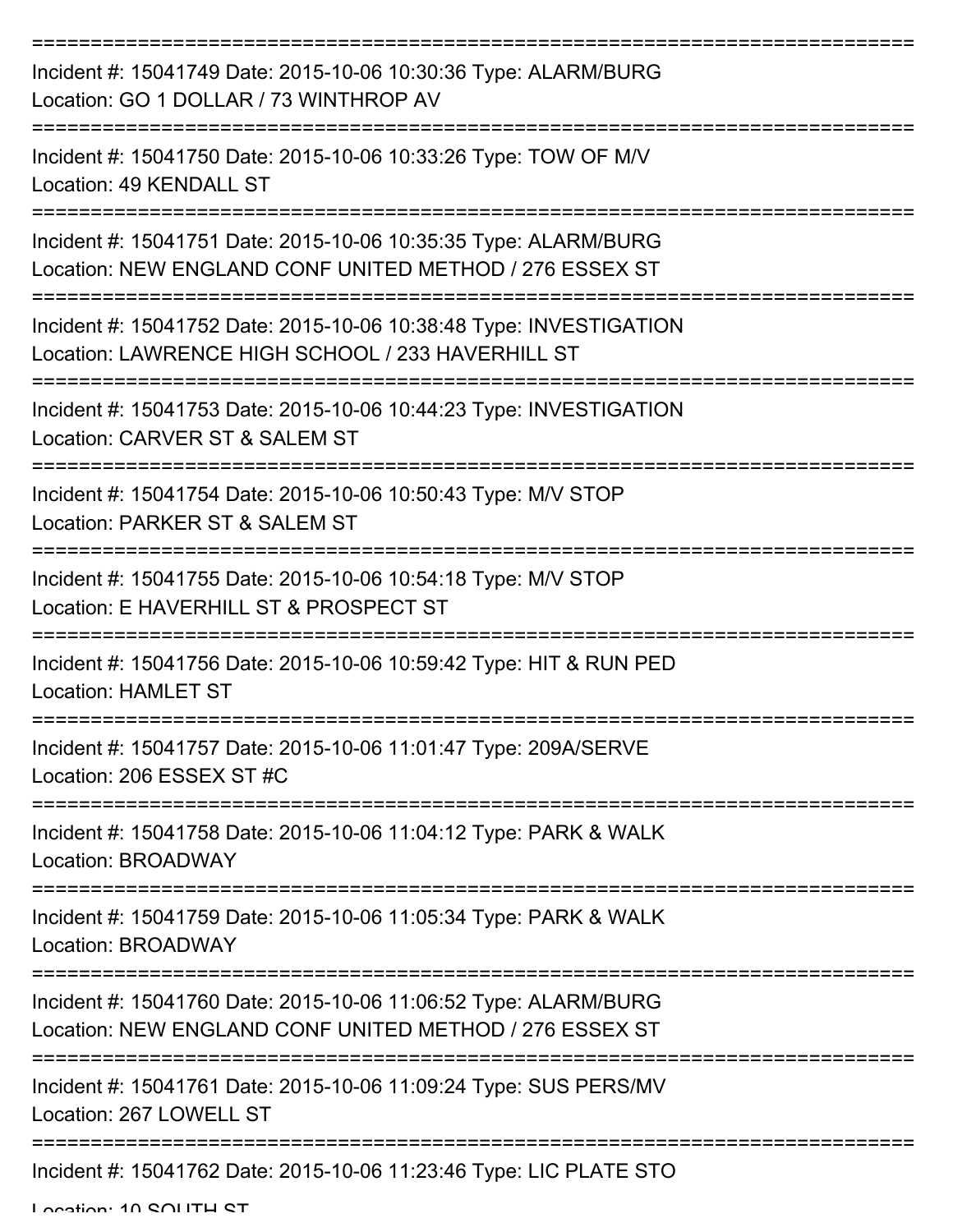| Incident #: 15041765 Date: 2015-10-06 11:40:12 Type: PARK & WALK<br>Location: LAWRENCE MEAT COMPANY / 264 LOWELL ST  |
|----------------------------------------------------------------------------------------------------------------------|
| Incident #: 15041763 Date: 2015-10-06 11:40:14 Type: WARRANT SERVE<br>Location: 90 LOWELL ST                         |
| Incident #: 15041764 Date: 2015-10-06 11:42:42 Type: WARRANT SERVE<br>Location: 90 LOWELL ST #ST                     |
| Incident #: 15041766 Date: 2015-10-06 11:49:14 Type: ANIMAL COMPL<br>Location: 54 BOXFORD ST                         |
| Incident #: 15041767 Date: 2015-10-06 11:55:52 Type: M/V STOP<br>Location: COMMON ST & JACKSON ST                    |
| Incident #: 15041768 Date: 2015-10-06 11:59:32 Type: LARCENY/PAST<br>Location: LAWRENCE HIGH SCHOOL / 71 N PARISH RD |
| Incident #: 15041769 Date: 2015-10-06 12:06:12 Type: INVEST CONT<br>Location: 33 BROOK ST #1                         |
| Incident #: 15041770 Date: 2015-10-06 12:16:36 Type: M/V STOP<br>Location: 201 HAVERHILL ST                          |
| Incident #: 15041771 Date: 2015-10-06 12:21:10 Type: ALARM/BURG<br>Location: 35 WASHINGTON ST                        |
| Incident #: 15041772 Date: 2015-10-06 12:41:29 Type: INVESTIGATION<br>Location: 18 STATE ST                          |
| Incident #: 15041773 Date: 2015-10-06 12:43:08 Type: M/V STOP<br>Location: 75 S BROADWAY                             |
| Incident #: 15041774 Date: 2015-10-06 12:46:35 Type: MAL DAMAGE<br>Location: 16 SAVOIE AV                            |
| Incident #: 15041775 Date: 2015-10-06 12:54:26 Type: STOL/MV/PAS<br>Location: 296 AMES ST                            |
| Incident #: 15041776 Date: 2015-10-06 12:59:17 Type: 209A/SERVE<br>Location: 108 SPRINGFIELD ST #3                   |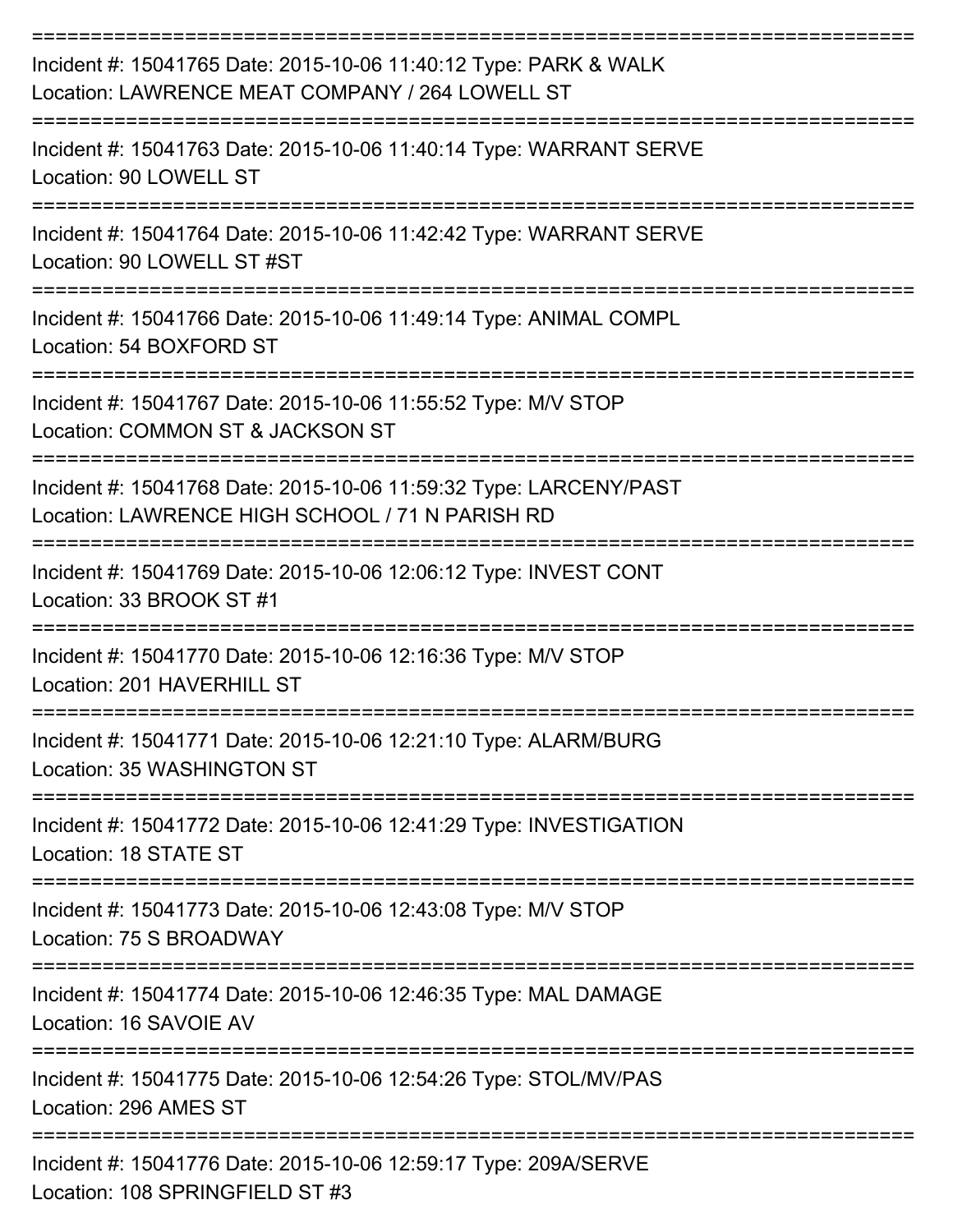| Incident #: 15041777 Date: 2015-10-06 13:10:43 Type: INVESTIGATION<br>Location: 106 BUNKERHILL ST                                  |
|------------------------------------------------------------------------------------------------------------------------------------|
| Incident #: 15041778 Date: 2015-10-06 13:20:02 Type: LARCENY/PAST<br>Location: 80 BODWELL ST                                       |
| Incident #: 15041779 Date: 2015-10-06 13:24:36 Type: M/V STOP<br>Location: 129 LAWRENCE ST                                         |
| Incident #: 15041780 Date: 2015-10-06 13:34:55 Type: INVESTIGATION<br>Location: 112 BUNKERHILL ST                                  |
| Incident #: 15041781 Date: 2015-10-06 13:43:59 Type: LARCENY/PAST<br>Location: NEW BALANCE ATHLETIC SHOE CORP / 5 S UNION ST       |
| Incident #: 15041783 Date: 2015-10-06 13:57:15 Type: SUS PERS/MV<br>Location: 84 MARGIN ST                                         |
| Incident #: 15041782 Date: 2015-10-06 13:58:14 Type: M/V STOP<br>Location: E HAVERHILL ST & FERRY ST                               |
| Incident #: 15041784 Date: 2015-10-06 14:12:25 Type: M/V STOP<br>Location: HAVERHILL ST & JACKSON ST                               |
| Incident #: 15041785 Date: 2015-10-06 14:17:48 Type: INVESTIGATION<br>Location: 102 BUNKERHILL ST                                  |
| Incident #: 15041786 Date: 2015-10-06 14:24:51 Type: DOMESTIC/PROG<br>Location: 15 BARNARD RD                                      |
| Incident #: 15041787 Date: 2015-10-06 14:26:26 Type: MEDIC SUPPORT<br>Location: MCDONALDS / 50 BROADWAY                            |
| ---------------------------------<br>Incident #: 15041788 Date: 2015-10-06 14:27:42 Type: INVESTIGATION<br>Location: 65 BUSWELL ST |
| Incident #: 15041789 Date: 2015-10-06 14:36:13 Type: KEEP PEACE<br>Location: HONEYDEW / 342 BROADWAY                               |
| Incident #: 15041790 Date: 2015-10-06 14:39:05 Type: M/V STOP<br>Location: 337 ESSEX ST                                            |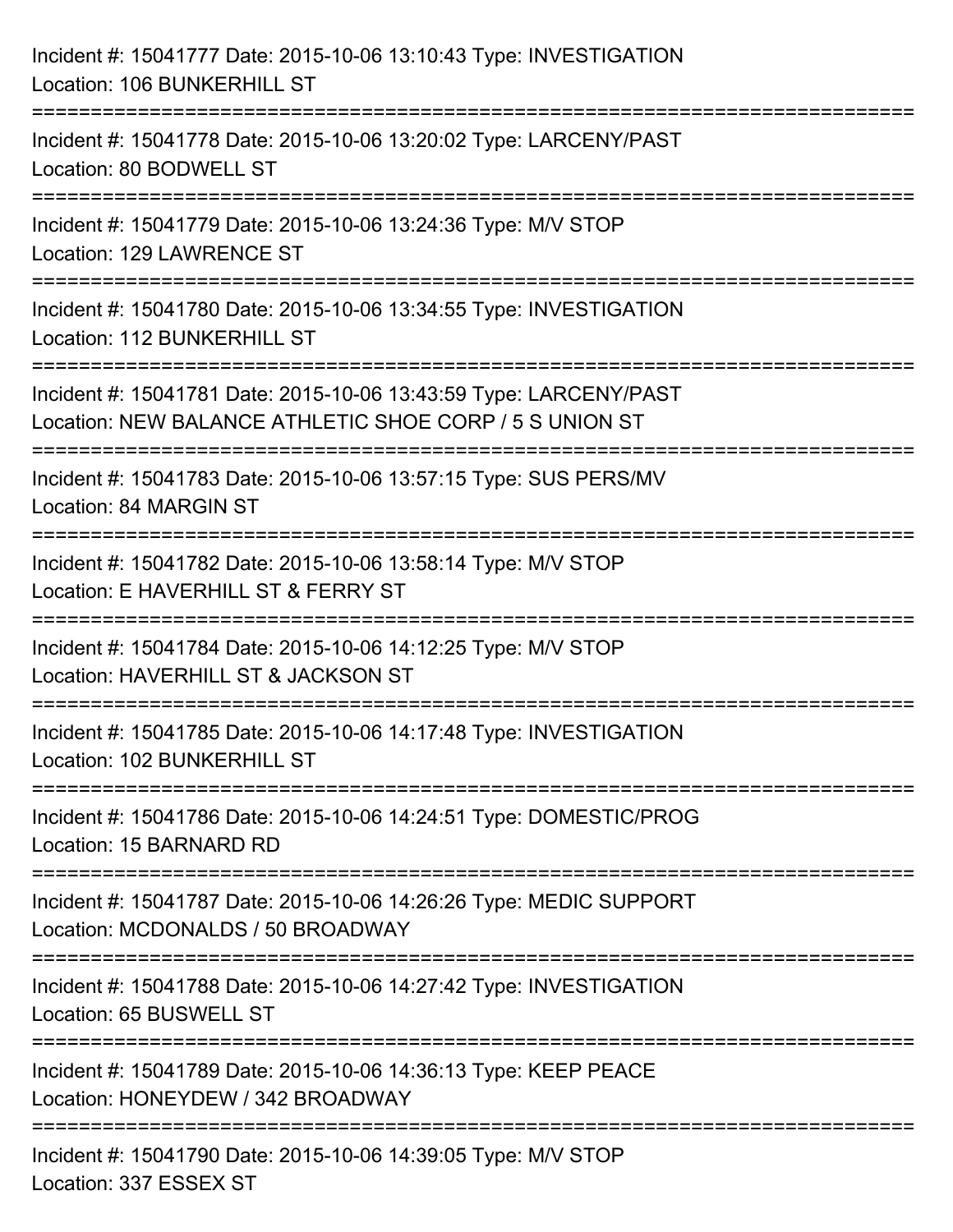| Incident #: 15041791 Date: 2015-10-06 14:47:56 Type: LOST PROPERTY<br>Location: 525 ESSEX ST #104                             |
|-------------------------------------------------------------------------------------------------------------------------------|
| :==============<br>Incident #: 15041792 Date: 2015-10-06 15:16:08 Type: WARRANT SERVE<br>Location: 90 LOWELL ST               |
| Incident #: 15041793 Date: 2015-10-06 15:19:32 Type: MAL DAMAGE<br>Location: EASTON ST & STATE ST                             |
| Incident #: 15041794 Date: 2015-10-06 15:21:21 Type: DOMESTIC/PAST<br>Location: TRAIN STATION / 211 MERRIMACK ST              |
| Incident #: 15041795 Date: 2015-10-06 15:25:40 Type: LARCENY/PAST<br>Location: 48 ARLINGTON ST                                |
| Incident #: 15041796 Date: 2015-10-06 15:30:38 Type: LARCENY/MV/PAST<br>Location: CENTRAL CATHOLIC / ERVING AV & HAMPSHIRE ST |
| Incident #: 15041797 Date: 2015-10-06 15:32:50 Type: MISSING PERS<br>Location: 2 DURHAM ST                                    |
| Incident #: 15041798 Date: 2015-10-06 15:41:42 Type: M/V STOP<br>Location: 256 ESSEX ST                                       |
| Incident #: 15041799 Date: 2015-10-06 15:46:31 Type: INVESTIGATION<br>Location: 90 LOWELL ST                                  |
| Incident #: 15041800 Date: 2015-10-06 15:47:15 Type: ALARM/BURG<br>Location: ALEJANDRO RESD / 4 RIVERVIEW PL                  |
| Incident #: 15041801 Date: 2015-10-06 15:48:50 Type: SUS PERS/MV<br>Location: INMAN ST & S BROADWAY                           |
| Incident #: 15041802 Date: 2015-10-06 16:05:26 Type: MISSING PERS<br>Location: SES SCHOOL / 233 HAVERHILL ST                  |
| Incident #: 15041803 Date: 2015-10-06 16:08:16 Type: MISSING PERS<br>Location: SES SCHOOL / 233 HAVERHILL STREET              |
| Incident #: 15041804 Date: 2015-10-06 16:12:39 Type: M/V STOP<br>Location: E HAVERHILL ST & SARGENT ST                        |

===========================================================================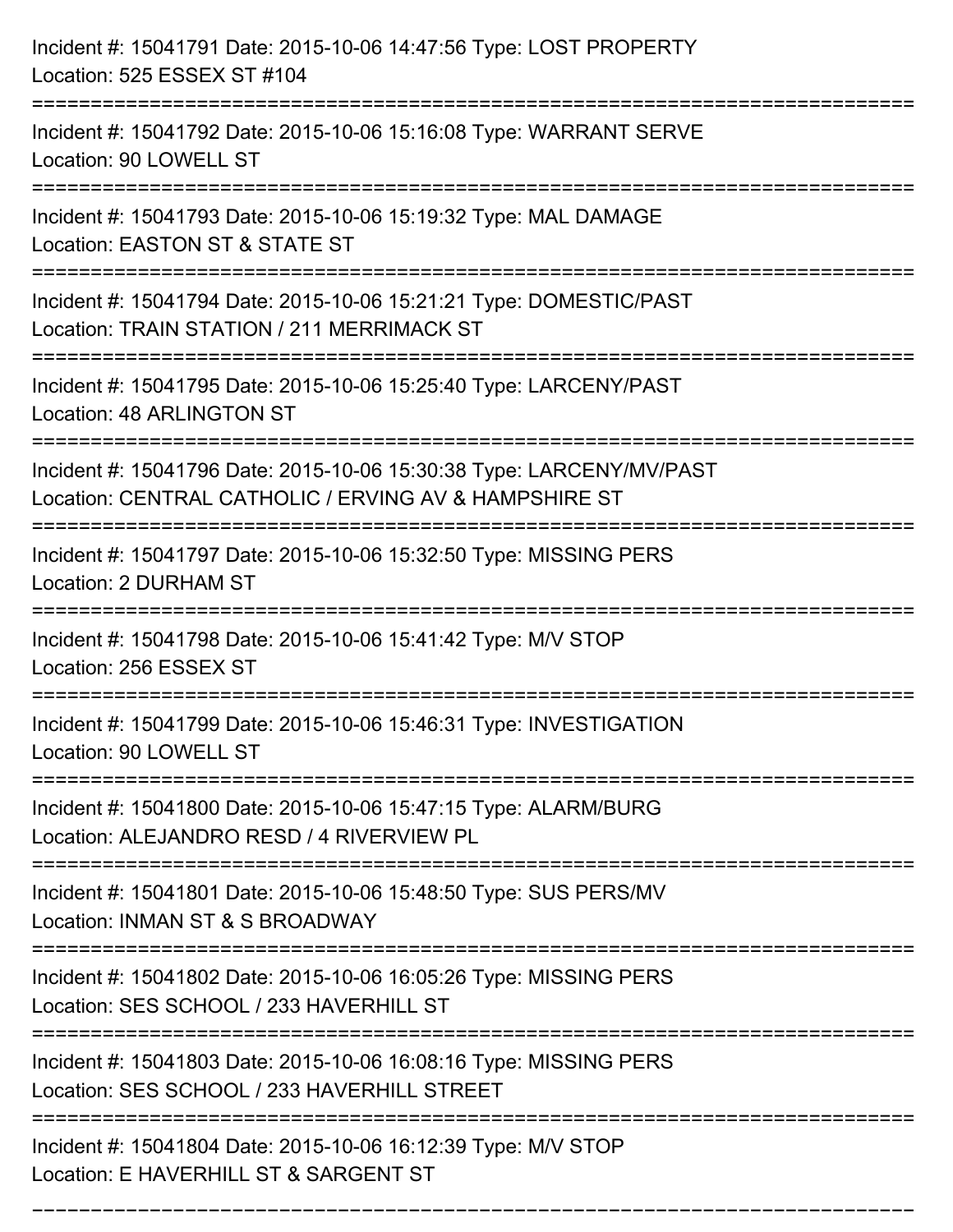| Incident #: 15041805 Date: 2015-10-06 16:15:12 Type: AMBULANCE ASSSI<br>Location: PEOPLES CARE / 439 S UNION ST #SUITE 207                |
|-------------------------------------------------------------------------------------------------------------------------------------------|
| Incident #: 15041806 Date: 2015-10-06 16:17:15 Type: FIGHT<br>Location: OSGOOD ST & S COMMON ST                                           |
| Incident #: 15041807 Date: 2015-10-06 16:23:00 Type: MAN DOWN<br>Location: 459 HAMPSHIRE ST                                               |
| Incident #: 15041808 Date: 2015-10-06 16:32:31 Type: SUS PERS/MV<br>Location: BELLESINI ACADEMY / 94 BRADFORD ST                          |
| Incident #: 15041809 Date: 2015-10-06 17:04:51 Type: AUTO ACC/PI<br>Location: HAVERHILL ST & PROSPECT ST                                  |
| Incident #: 15041810 Date: 2015-10-06 17:10:16 Type: DISTURBANCE<br>Location: 66 SHAWSHEEN RD                                             |
| Incident #: 15041811 Date: 2015-10-06 17:19:35 Type: AUTO ACC/PI<br>Location: S UNION ST & WINTHROP AV                                    |
| Incident #: 15041812 Date: 2015-10-06 17:21:37 Type: UNWANTEDGUEST<br>Location: 50 PARK ST                                                |
| Incident #: 15041813 Date: 2015-10-06 17:30:40 Type: SPECIAL CHECK<br>Location: AMESBURY ST & CANAL ST                                    |
| Incident #: 15041814 Date: 2015-10-06 18:02:19 Type: M/V STOP<br>Location: CLARKE ST & HIGH ST                                            |
| Incident #: 15041815 Date: 2015-10-06 18:04:35 Type: DISTURBANCE<br>Location: 111 NEWBURY ST #1 FL 1                                      |
| Incident #: 15041816 Date: 2015-10-06 18:05:12 Type: M/V STOP<br>Location: BROADWAY & COMMON ST<br>====================================== |
| Incident #: 15041817 Date: 2015-10-06 18:06:48 Type: UNWANTEDGUEST<br>Location: 21 CLARKE ST                                              |
| Incident #: 15041818 Date: 2015-10-06 18:46:07 Type: EXTRA SURVEIL<br>Location: CANTON ST & PROSPECT ST                                   |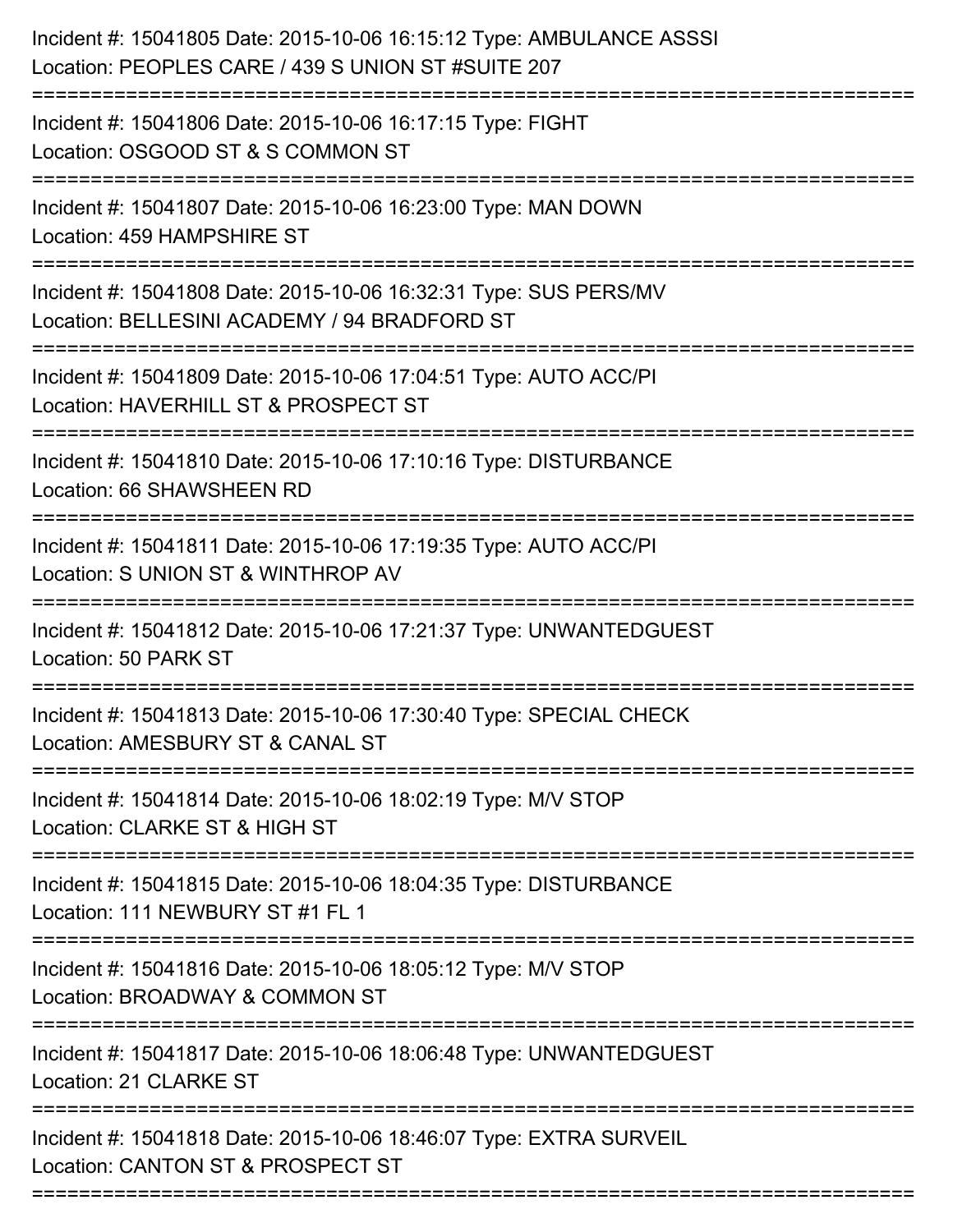Location: 188 HIGH ST FL 2

| Incident #: 15041820 Date: 2015-10-06 19:15:06 Type: M/V STOP<br>Location: DPW / 31 AUBURN ST                |
|--------------------------------------------------------------------------------------------------------------|
| Incident #: 15041821 Date: 2015-10-06 19:28:51 Type: AUTO ACC/UNK PI<br>Location: 678 ESSEX ST               |
| Incident #: 15041822 Date: 2015-10-06 20:15:42 Type: SUS PERS/MV<br>Location: CANAL ST & JACKSON ST          |
| Incident #: 15041823 Date: 2015-10-06 20:18:20 Type: A&B PAST<br>Location: 82 KINGSTON ST                    |
| Incident #: 15041824 Date: 2015-10-06 20:33:05 Type: ALARM/BURG<br>Location: LORENZO BUILDING / 599 CANAL ST |
| Incident #: 15041825 Date: 2015-10-06 20:36:51 Type: MAN DOWN<br>Location: 374 ELM ST #2 FL 2                |
| Incident #: 15041826 Date: 2015-10-06 20:47:17 Type: SUS PERS/MV<br>Location: 37 WHITMAN ST                  |
| Incident #: 15041827 Date: 2015-10-06 21:12:08 Type: NOISE ORD<br>Location: 70 FOSTER ST #1 FL 1             |
| Incident #: 15041828 Date: 2015-10-06 21:45:02 Type: NOISE ORD<br>Location: 349 LAWRENCE ST                  |
| ==============<br>Incident #: 15041829 Date: 2015-10-06 21:45:31 Type: SUS PERS/MV<br>Location: 167 ESSEX ST |
| Incident #: 15041830 Date: 2015-10-06 21:57:25 Type: EXTRA SURVEIL<br>Location: MARKET ST & PARKER ST        |
| Incident #: 15041831 Date: 2015-10-06 22:00:26 Type: DISTURBANCE<br>Location: 115 NEWBURY ST                 |
| Incident #: 15041832 Date: 2015-10-06 22:03:19 Type: SUS PERS/MV<br>Location: DENNYS / 160 WINTHROP AV       |
|                                                                                                              |